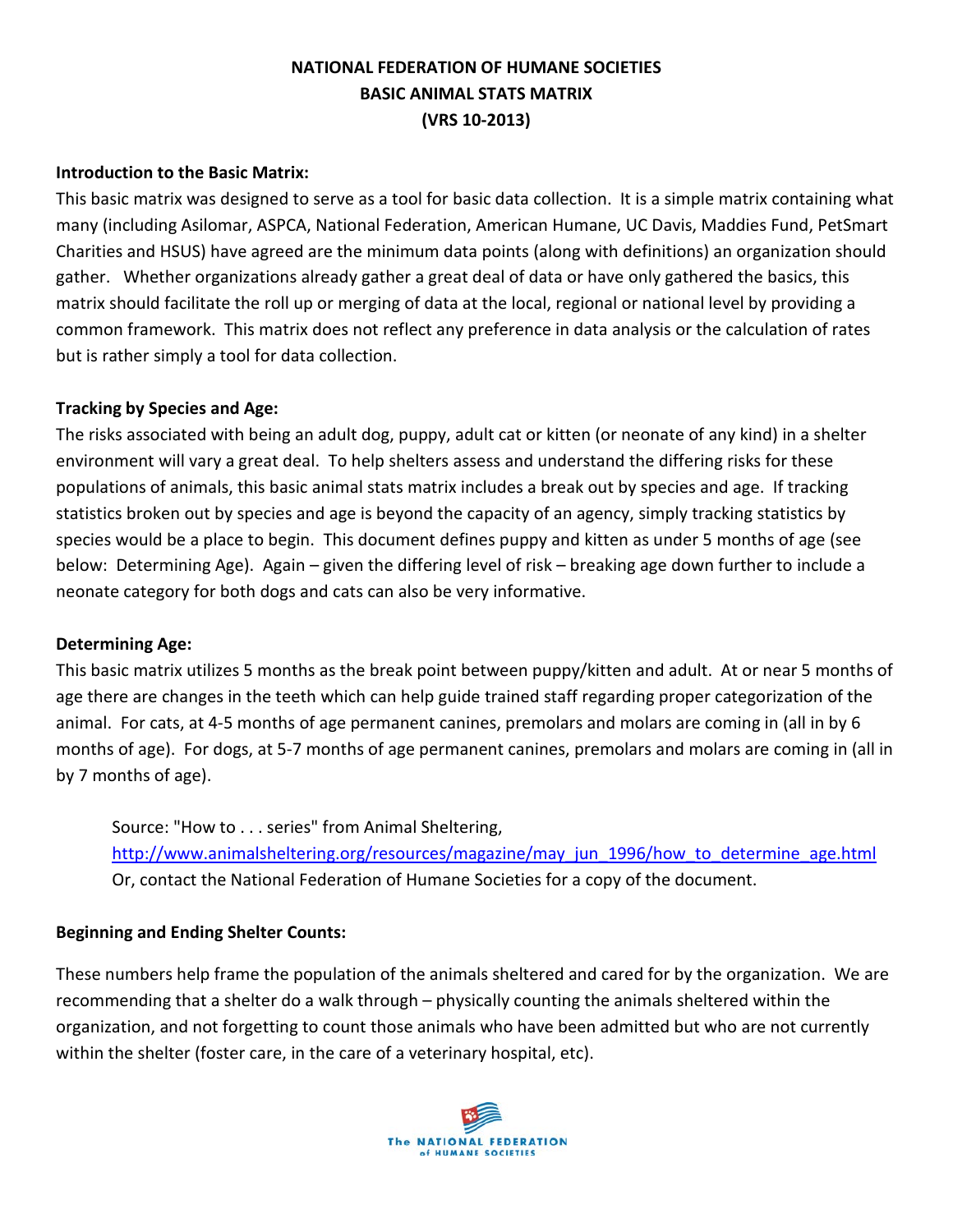# **Defining Owner Intended Euthanasia:**

Some shelters offer pet euthanasia to the public as a service whose cost may be subsidized and therefore more affordable than local veterinary clinics, thus ensuring access to this service. Defining when euthanasia should be recorded as "at the request of the owner", or not, is the subject of much discussion. For the purposes of this document, we are choosing to define owner INTENDED euthanasia as the euthanasia of a pet whose owner brought the pet to the shelter for that service. In other words, the owner brought the pet in specifically for that service – it was their intent before arriving. Any other definition of "owner requested" euthanasia leaves much up to interpretation and therefore a great deal of variation among organizations and their reporting. We believe the simplicity of this definition helps to ensure consistent application and record keeping.

# **Live Admissions Only:**

For the purposes of this matrix we are tracking LIVE admissions only, i.e. animals who are alive when they come into an agency's possession. Animals who are dead when taken in to an agency's possession may be a data point to track, but that information is not tracked by this matrix.

# **What is Possession?**

"Adoption" and "Transferred to another Agency" both make reference to possession. The primary concept here is one of ownership. For example, in foster care, the agency still has possession or ownership. If adopted or transferred to another Agency, possession is now with the new owner, or with another Agency.

#### **Where are the "Others"?**

This basic data matrix focuses on canines and felines. Many organizations also provide extraordinary services for other pets (pocket pets, rabbits, ferrets) and animals (wildlife), and that good work is not captured here.

#### **Why a Basic Matrix?**

This basic matrix was designed to serve as a tool for data collection. It is a simple matrix containing what many have agreed are the minimum data points an organization should consider gathering. By agreeing to this basic matrix - we hope organizations will gather AT LEAST this data, or if an organization all ready gathers a great deal of data, that they will consider rolling up their data into this format to help facilitate (if individual agencies are interested) data collection at a local, regional or national level, which would allow participating agencies to benchmark their work against similar agencies around their region or the nation. This matrix does not reflect any preference for the variety of live release rates used in animal sheltering and welfare. Most rates, other than full Asilomar which requires a conditions matrix, should be able to be calculated from the data points included.